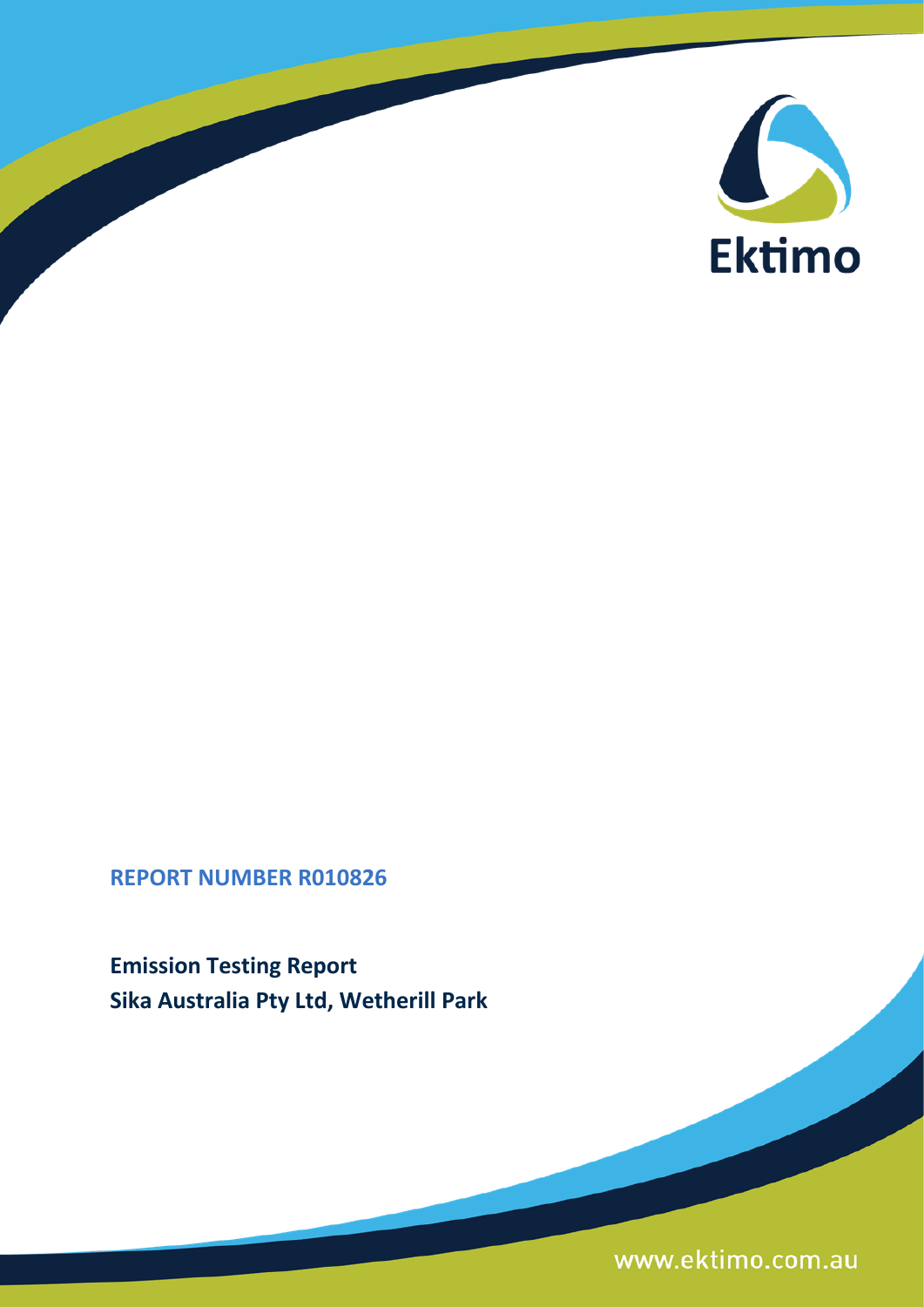

### **Document Information**

*Template Version; 240920*

| Client Name:          | Sika Australia Pty Ltd                     |
|-----------------------|--------------------------------------------|
| <b>Report Number:</b> | R010826                                    |
| Date of Issue:        | 4 June 2021                                |
| Attention:            | Tanya Ballantyne                           |
| Address:              | 55 Elizabeth St<br>Wetherill Park NSW 2164 |
| Testing Laboratory:   | Ektimo Pty Ltd, ABN 86 600 381 413         |

# **Report Authorisation**

**Steven Cooper Senior Air Monitoring Consultant**



Accredited for compliance with ISO/IEC 17025 - Testing. NATA is a signatory to the ILAC mutual recognition arrangement for the mutual recognition of the equivalence of testing, calibration and inspection reports.

This document is confidential and is prepared for the exclusive use of Sika Australia Pty Ltd and those granted permission by Sika Australia Pty Ltd.

The report shall not be reproduced except in full.

*Please note that only numerical results pertaining to measurements conducted directly by Ektimo are covered by Ektimo's terms of NATA accreditation. This does not include comments, conclusions or recommendations based upon the results. Refer to 'Test Methods' for full details of testing covered by NATA accreditation.*



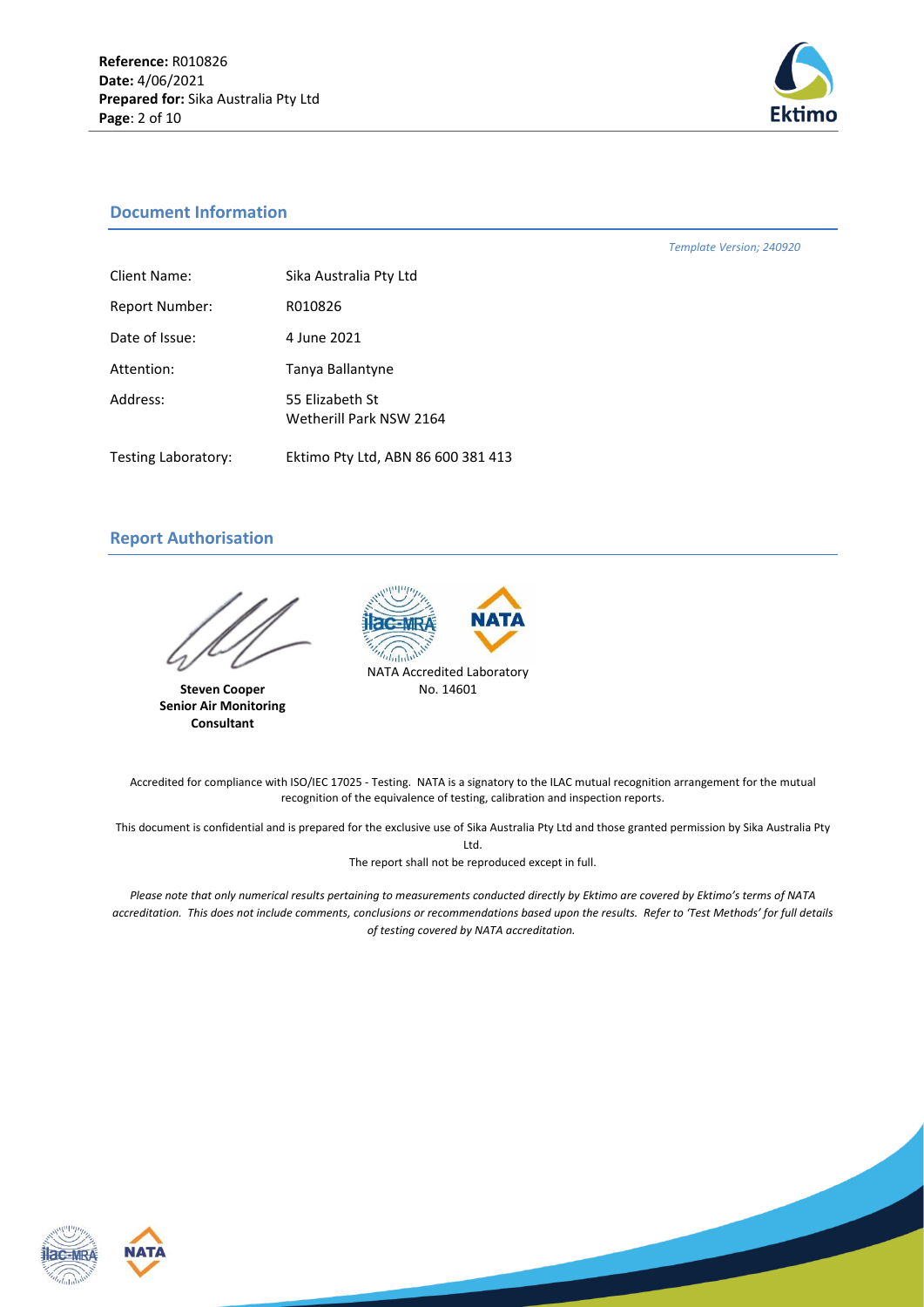

# **Table of Contents**

| $\mathbf{1}$  |     |  |
|---------------|-----|--|
|               | 1.1 |  |
|               | 1.2 |  |
|               | 1.3 |  |
| $\mathcal{P}$ |     |  |
|               | 2.1 |  |
|               | 2.2 |  |
| 3             |     |  |
| 4             |     |  |
| 5             |     |  |
| 6             |     |  |
| $7^{\circ}$   |     |  |



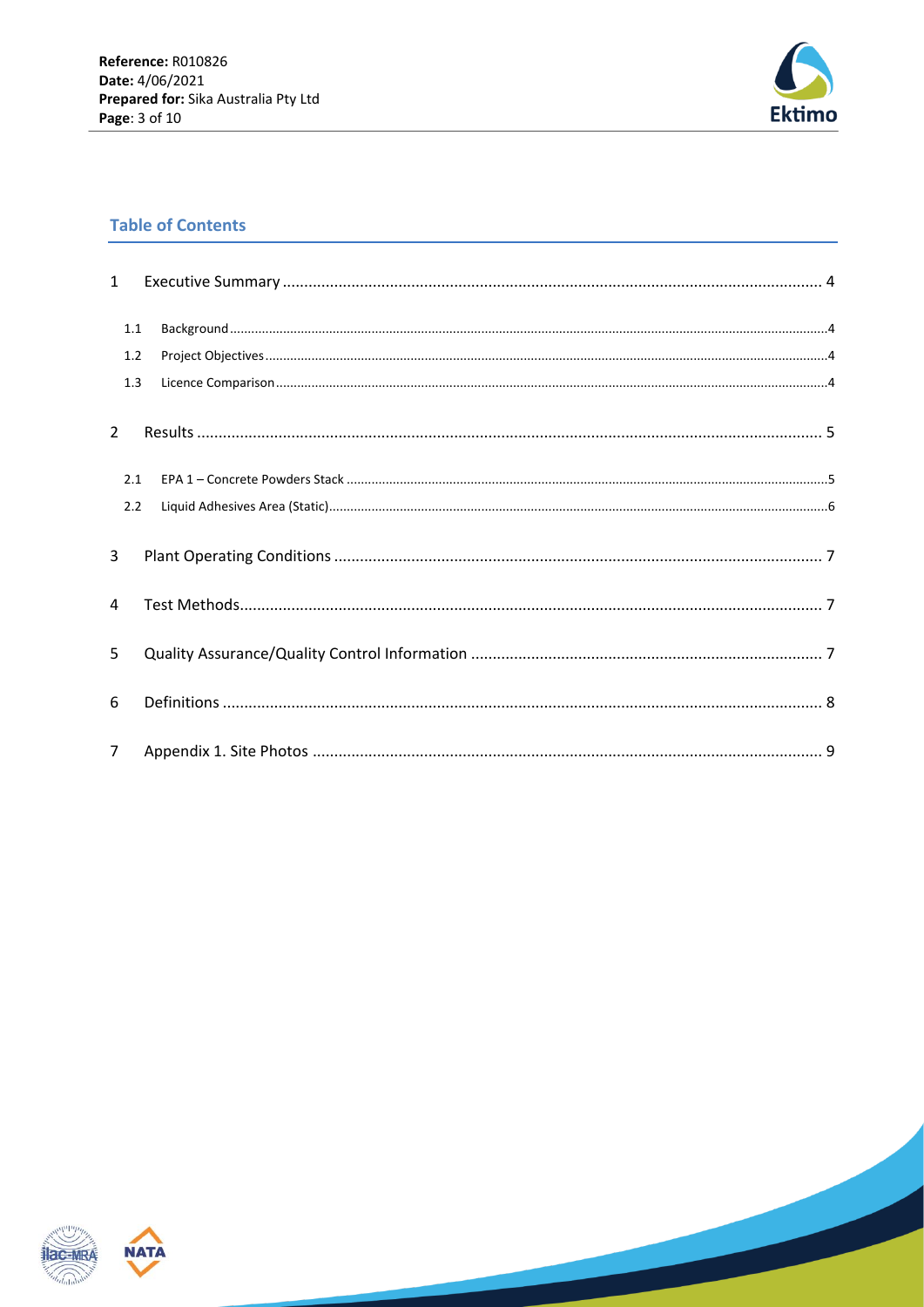

# <span id="page-3-0"></span>**1 EXECUTIVE SUMMARY**

#### <span id="page-3-1"></span>**1.1** *Background*

Ektimo was engaged by Sika Australia Pty Ltd to perform emission testing at their Wetherill Park plant.

Testing was carried out in accordance with Environment Protection Licence (EPL) 6459.

# <span id="page-3-2"></span>**1.2** *Project Objectives*

The objectives of the project were to conduct a monitoring programme to quantify emissions from one discharge point to determine compliance with Sika Australia Pty Ltd's EPL.

In addition to this one investigatory static sample was conducted.

Monitoring was performed as follows:

| Location                       | <b>Test Date</b> | <b>Test Parameters</b>               |
|--------------------------------|------------------|--------------------------------------|
| EPA 1 - Concrete Powders Stack | 4 May 2021       | Solid Particles*                     |
| Liquid Adhesives Area (static) |                  | Speciated volatile organic compounds |

\* Flow rate, velocity, temperature and moisture were also determined.

As the ducting had been previously removed from the baghouse exhaust a static VOC sample was taken in a central location of the Liquid Adhesives area adjacent to the control desk on the mezzanine level.

All results are reported on a dry basis at STP.

Plant operating conditions have been noted in the report.

# <span id="page-3-3"></span>**1.3** *Licence Comparison*

The following licence comparison table shows that all analytes highlighted in green are within the licence set by the NSW EPA as per licence 6459 (last amended on 28 April 2015)

| <b>EPA</b> | <b>Location Description</b>             | <b>Unit of measure</b>                    | Parameter              | <b>Licence limit</b> | <b>Detected values</b><br>4/05/2021 |
|------------|-----------------------------------------|-------------------------------------------|------------------------|----------------------|-------------------------------------|
|            | <b>Concrete Powders</b><br><b>Stack</b> | milligrams per cubic<br>meter (mg/m $^3)$ | <b>Solid Particles</b> | 40                   | <1                                  |

*Please note that the measurement uncertainty associated with the test results was not considered when determining whether the results were compliant or non-compliant.* 

*Refer to the Test Methods table for the measurement uncertainties.*



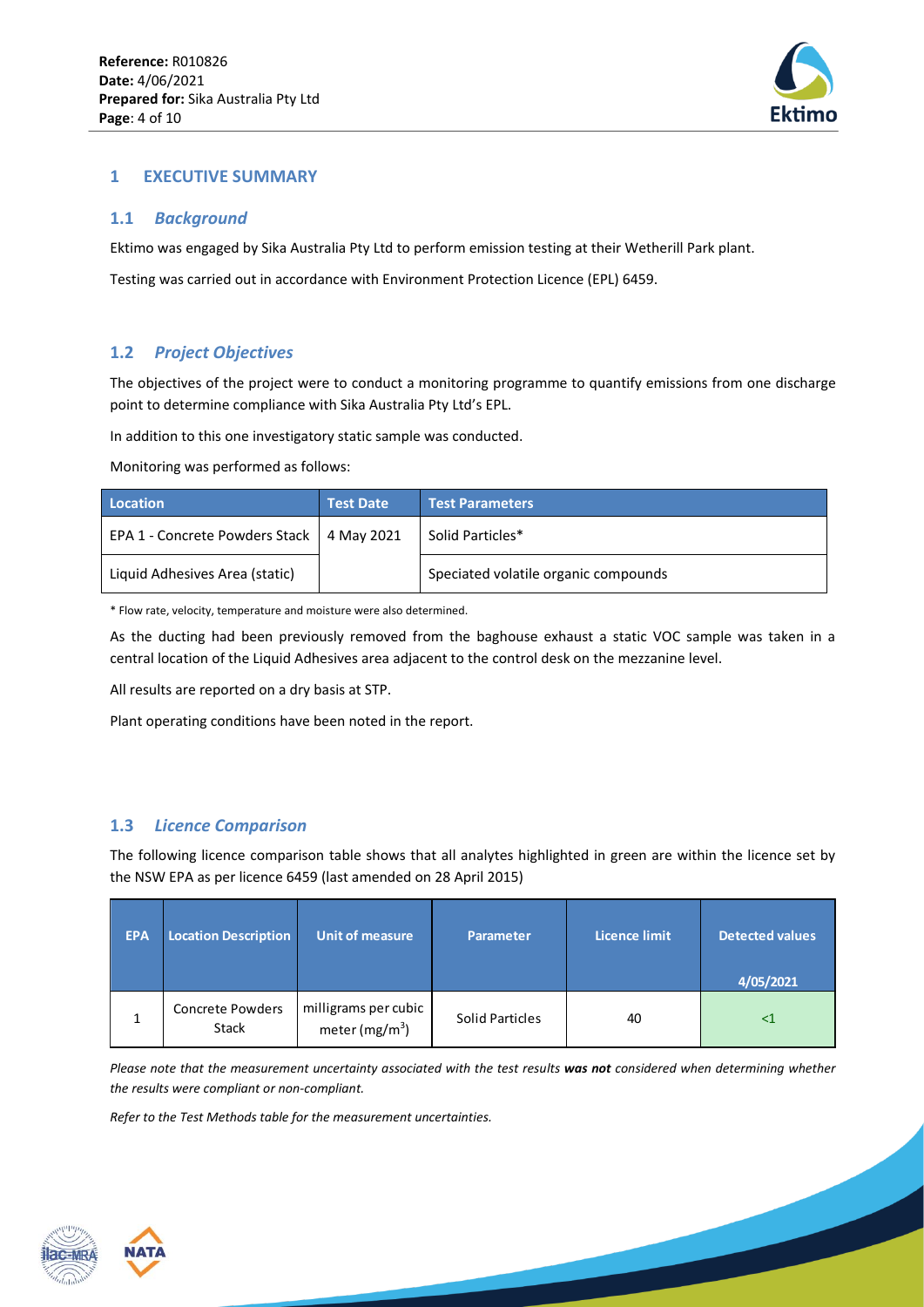

# <span id="page-4-0"></span>**2 RESULTS**

# <span id="page-4-1"></span>**2.1** *EPA 1 – Concrete Powders Stack*

| <b>Date</b>                                            | 4/05/2021                                                                                                                                                                                                                                                                                                                                         | <b>Client</b>           | Sika Australia                 |            |
|--------------------------------------------------------|---------------------------------------------------------------------------------------------------------------------------------------------------------------------------------------------------------------------------------------------------------------------------------------------------------------------------------------------------|-------------------------|--------------------------------|------------|
| <b>Report</b>                                          | R010826                                                                                                                                                                                                                                                                                                                                           | <b>Stack ID</b>         | EPA 1 - Concrete Powders Stack |            |
| Licence No.                                            | 6459                                                                                                                                                                                                                                                                                                                                              | <b>Location</b>         | Wetherill Park                 |            |
| <b>Ektimo Staff</b>                                    | Steven Cooper & Harrison Handicott                                                                                                                                                                                                                                                                                                                | <b>State</b>            | <b>NSW</b>                     |            |
| <b>Process Conditions</b>                              | Please refer to client records.                                                                                                                                                                                                                                                                                                                   |                         |                                | 2 10 5 0 3 |
|                                                        |                                                                                                                                                                                                                                                                                                                                                   |                         |                                |            |
| <b>Sampling Plane Details</b>                          |                                                                                                                                                                                                                                                                                                                                                   |                         |                                |            |
| Sampling plane dimensions                              |                                                                                                                                                                                                                                                                                                                                                   | 375 mm                  |                                |            |
| Sampling plane area                                    |                                                                                                                                                                                                                                                                                                                                                   | $0.11 \text{ m}^2$      |                                |            |
| Sampling port size, number & depth                     |                                                                                                                                                                                                                                                                                                                                                   | 2" Flange (x2), 70 mm   |                                |            |
| Access & height of ports                               |                                                                                                                                                                                                                                                                                                                                                   | Ground level 2 m        |                                |            |
| Duct orientation & shape                               |                                                                                                                                                                                                                                                                                                                                                   | Inclined Circular       |                                |            |
| Downstream disturbance                                 |                                                                                                                                                                                                                                                                                                                                                   | Exit 1.5 D              |                                |            |
| Upstream disturbance                                   |                                                                                                                                                                                                                                                                                                                                                   | Bend 2.5 D              |                                |            |
| No. traverses & points sampled                         |                                                                                                                                                                                                                                                                                                                                                   | 2 1 2                   |                                |            |
| Sample plane compliance to AS4323.1                    |                                                                                                                                                                                                                                                                                                                                                   | Compliant but non-ideal |                                |            |
|                                                        | The discharge is assumed to be composed of dry air and moisture<br>The sampling plane is deemed to be non-ideal due to the following reasons:<br>The sampling plane is too near to the downstream disturbance but is greater than or equal to 1D<br>The sampling plane is too near to the upstream disturbance but is greater than or equal to 2D |                         |                                |            |
| <b>Stack Parameters</b>                                |                                                                                                                                                                                                                                                                                                                                                   |                         |                                |            |
| Moisture content, %v/v                                 |                                                                                                                                                                                                                                                                                                                                                   | < 0.4                   |                                |            |
| Gas molecular weight, g/g mole                         |                                                                                                                                                                                                                                                                                                                                                   | 28.9 (wet)              | 29.0 (dry)                     |            |
| Gas density at STP, kg/m <sup>3</sup>                  |                                                                                                                                                                                                                                                                                                                                                   | 1.29 (wet)              | $1.29$ (dry)                   |            |
| Gas density at discharge conditions, kg/m <sup>3</sup> |                                                                                                                                                                                                                                                                                                                                                   | 1.20                    |                                |            |
| <b>Gas Flow Parameters</b>                             |                                                                                                                                                                                                                                                                                                                                                   |                         |                                |            |
| Flow measurement time(s) (hhmm)                        |                                                                                                                                                                                                                                                                                                                                                   | 0917 & 1043             |                                |            |
| Temperature, °C                                        |                                                                                                                                                                                                                                                                                                                                                   | 22                      |                                |            |
| Temperature, K                                         |                                                                                                                                                                                                                                                                                                                                                   | 295                     |                                |            |
| Velocity at sampling plane, m/s                        |                                                                                                                                                                                                                                                                                                                                                   | 25                      |                                |            |
| Volumetric flow rate, actual, m <sup>3</sup> /s        |                                                                                                                                                                                                                                                                                                                                                   | 2.8                     |                                |            |
| Volumetric flow rate (wet STP), m <sup>3</sup> /s      |                                                                                                                                                                                                                                                                                                                                                   | 2.6                     |                                |            |
| Volumetric flow rate (dry STP), m <sup>3</sup> /s      |                                                                                                                                                                                                                                                                                                                                                   | 2.6                     |                                |            |
| Mass flow rate (wet basis), kg/hour                    |                                                                                                                                                                                                                                                                                                                                                   | 12000                   |                                |            |

| <b>Isokinetic Results</b>             | Results                                                  |  |
|---------------------------------------|----------------------------------------------------------|--|
| Sampling time                         | 0925-1028                                                |  |
|                                       | Concentration<br>Mass Rate<br>g/min<br>mq/m <sup>3</sup> |  |
| Solid particles                       | < 0.2<br>${<}1$                                          |  |
| <b>Isokinetic Sampling Parameters</b> |                                                          |  |
| Sampling time, min                    | 60                                                       |  |
| Isokinetic rate, %                    | 100                                                      |  |
| Velocity difference, %                |                                                          |  |



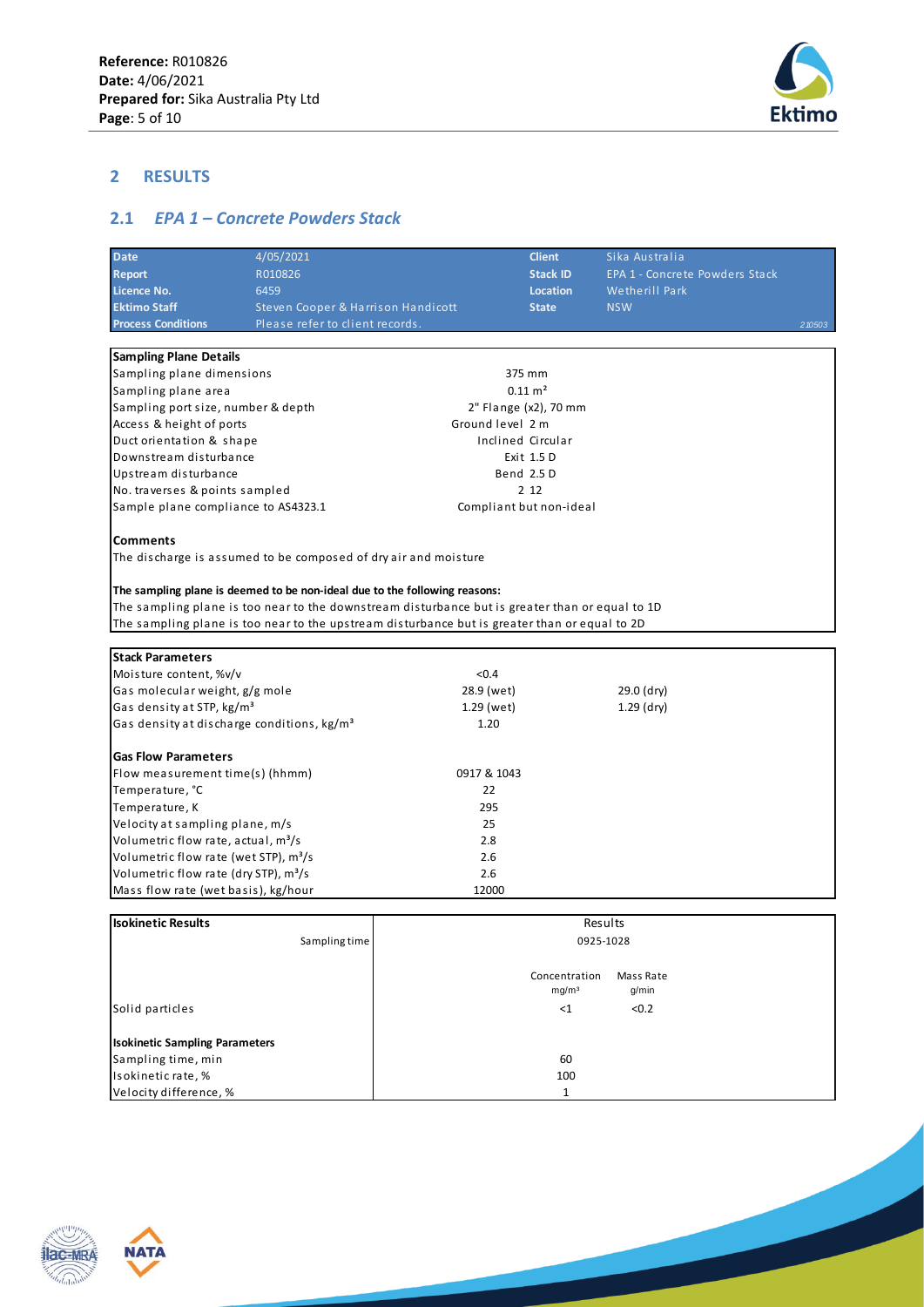

# <span id="page-5-0"></span>**2.2** *Liquid Adhesives Area (Static)*

| <b>Date</b>               | 4/05/2021                          | <b>Client</b>   | Sika Australia        |
|---------------------------|------------------------------------|-----------------|-----------------------|
| <b>Report</b>             | R010826                            | <b>Stack ID</b> | Liquid Adhesives Area |
| Licence No.               | 6459                               | Location        | Wetherill Park        |
| <b>Ektimo Staff</b>       | Steven Cooper & Harrison Handicott | <b>State</b>    | <b>NSW</b>            |
| <b>Process Conditions</b> | Please refer to client records.    |                 |                       |
|                           |                                    |                 |                       |

#### **Comments**

Acetone Butyl acetate Butyl acrylate Nonane Decane Undecane

The discharge is assumed to be composed of dry air and moisture The sample was taken from the mezzanine level adjacent to the control desk.

| Total VOCs (as n-Propane)      | Results           |  |  |
|--------------------------------|-------------------|--|--|
| Sampling time                  | 0840-1240         |  |  |
|                                | Concentration     |  |  |
|                                | mg/m <sup>3</sup> |  |  |
| Total                          | 0.21              |  |  |
|                                |                   |  |  |
| VOC (speciated)                | Results           |  |  |
| Sampling time                  | 0840-1240         |  |  |
|                                | Concentration     |  |  |
|                                | mg/m <sup>3</sup> |  |  |
| Detection limit <sup>(1)</sup> | < 0.009           |  |  |
| Toluene                        | 0.017             |  |  |
| Ethylbenzene                   | 0.013             |  |  |
| $m + p$ -Xylene                | 0.028             |  |  |
| 1,3,5-Trimethylbenzene         | 0.014             |  |  |
| 1,2,4-Trimethylbenzene         | 0.049             |  |  |
| 1,2,3-Trimethylbenzene         | 0.013             |  |  |

#### **(1) Unless otherwise reported, the following target compounds were found to be below detection:**

Dichloromethane, Ethanol, Isopropanol, 1,1-Dichloroethene, trans-1,2-Dichloroethene, cis-1,2-Dichloroethene, Chloroform, 1,1,1-Trichloroethane, 1,2-Dichloroethane, (1) Unless otherwise reported, the following target compounds were found to be below detection:<br>Dichloromethane, Ethanol, Isopropanol, 1,1-Dichloroethene, trans-1,2-Dichloroethene, cis-1,2-Dichloroethene, Chloroform, 1,1,1 (1) Unless otherwise reported, the following target compounds were found to be below detection:<br>Dichloromethane, Ethanol, Isopropanol, 1, Dichloroethene, trans-1,2-Dichloroethene, cis-1,2-Dichloroethene, Chloroform, 1,1,4-(1) Onless otherwise reported, the ioniowing target compounts were iound to be below detection:<br>Dichloromethane, Ethanol, Isopropanol, 1,4Dichloroethene, trans-1,2-Dichloroethene, cis-1,2-Dichloroethene, Chloroform, 1,1,4T Dichloromethane, Ethanol, Isopropanol, 1,1-Dichloroethene, trans-1,2-Dichloroethene, cis-1,2-Dichloroethene, Chlorotorm, 1,1,1-I richloroethane, 1,2-Dichloroethane, Benzene, Carbon tetrachloride, Butanol, 1-M ethoxy-2-prop Tetradecane

0.015

0.039

0.056 0.015 0.02

0.14



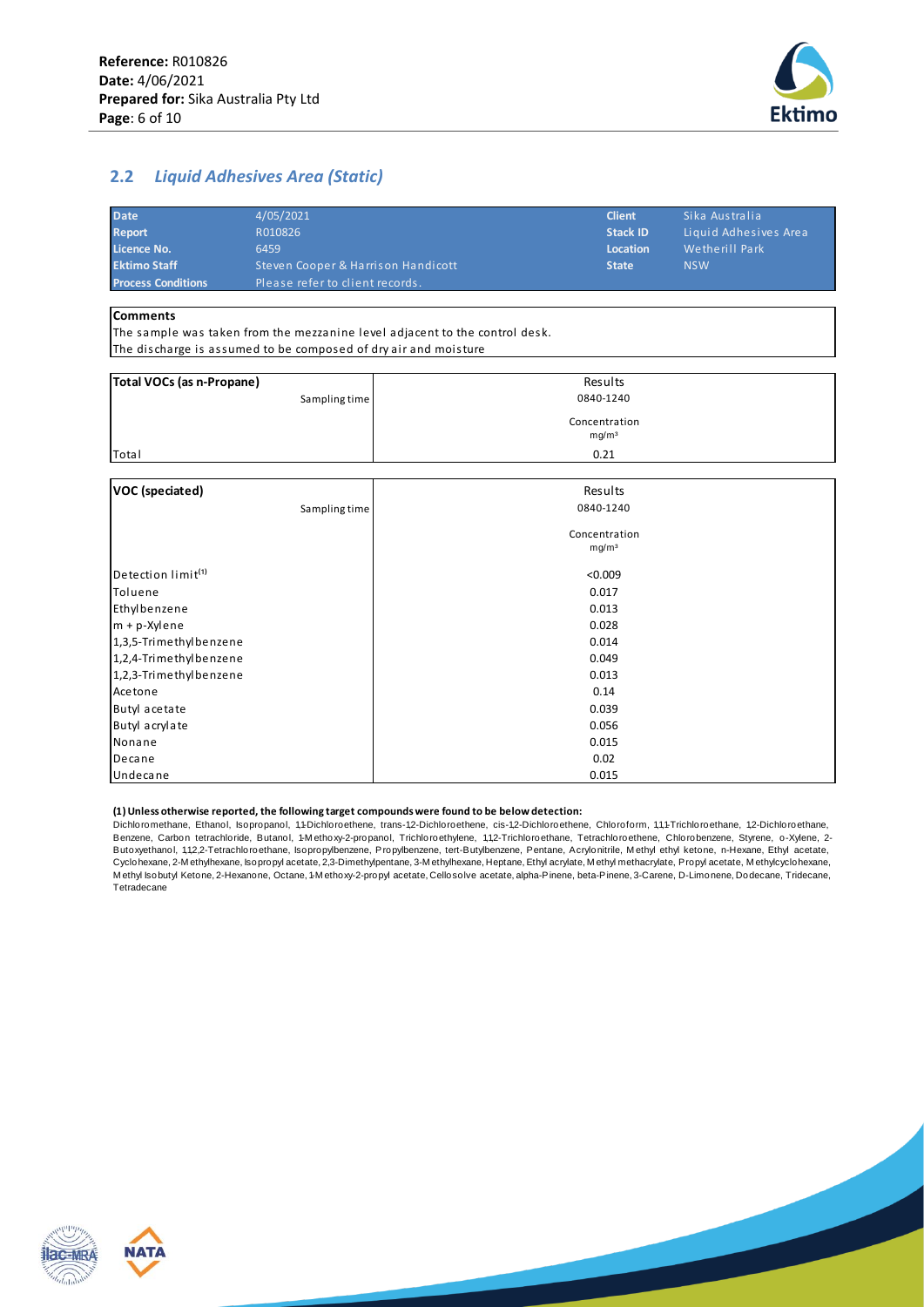

#### <span id="page-6-0"></span>**3 PLANT OPERATING CONDITIONS**

See Sika Australia Pty Ltd records for complete process conditions. Sika personnel confirmed that production on that day is considered normal.

### <span id="page-6-1"></span>**4 TEST METHODS**

All sampling and analysis performed by Ektimo unless otherwise specified. Specific details of the methods are available upon request.

| avallable upoll request.                     |                        |                         |               |                        |                           |
|----------------------------------------------|------------------------|-------------------------|---------------|------------------------|---------------------------|
| Parameter                                    | <b>Sampling Method</b> | <b>Analysis Method</b>  | Uncertainty*  | <b>NATA Accredited</b> |                           |
|                                              |                        |                         |               | Sampling               | Analysis                  |
| Sample plane criteria                        | NSW TM-1               | <b>NA</b>               | <b>NA</b>     | ✓                      | <b>NA</b>                 |
| Flow rate, temperature and velocity          | NSW TM-2               | NSW TM-2                | 8%, 2%, 7%    | <b>NA</b>              | ✓                         |
| Moisture content                             | NSW TM-22              | NSW TM-22               | 8%            | $\checkmark$           | ✓                         |
| Molecular weight                             | <b>NA</b>              | NSW TM-23               | not specified | <b>NA</b>              |                           |
| Speciated volatile organic compounds (VOC's) | NSW TM-34 <sup>d</sup> | Ektimo 344              | 19%           | $\checkmark$           | $\checkmark$ <sup>+</sup> |
| Solid particles (total)                      | NSW TM-15              | NSW TM-15 <sup>++</sup> | 3%            | $\checkmark$           | ✓                         |
|                                              |                        |                         |               |                        | 210316                    |

\* Uncertainty values cited in this table are calculated at the 95% confidence level (coverage factor = 2)

† Analysis conducted at the Ektimo Mitcham, VIC laboratory, NATA accreditation number 14601. Results were reported on 1 June 2021 in report number LV-001439

†† Gravimetric analysis conducted at the Ektimo Unanderra, NSW laboratory, NATA accreditation number 14601.

<span id="page-6-2"></span>d Excludes recovery study as specified in section 8.4.3 of USEPA Test Method 18.

#### **5 QUALITY ASSURANCE/QUALITY CONTROL INFORMATION**

Ektimo is accredited by the National Association of Testing Authorities (NATA) for the sampling and analysis of air pollutants from industrial sources. Unless otherwise stated test methods used are accredited with the National Association of Testing Authorities. For full details, search for Ektimo at NATA's website [www.nata.com.au.](http://www.nata.com.au/)

Ektimo is accredited by NATA (National Association of Testing Authorities) to ISO/IEC 17025 - Testing. ISO/IEC 17025 - Testing requires that a laboratory have adequate equipment to perform the testing, as well as laboratory personnel with the competence to perform the testing. This quality assurance system is administered and maintained by the Quality Director.

NATA is a member of APLAC (Asia Pacific Laboratory Accreditation Co-operation) and of ILAC (International Laboratory Accreditation Co-operation). Through the mutual recognition arrangements with both of these organisations, NATA accreditation is recognised worldwide.



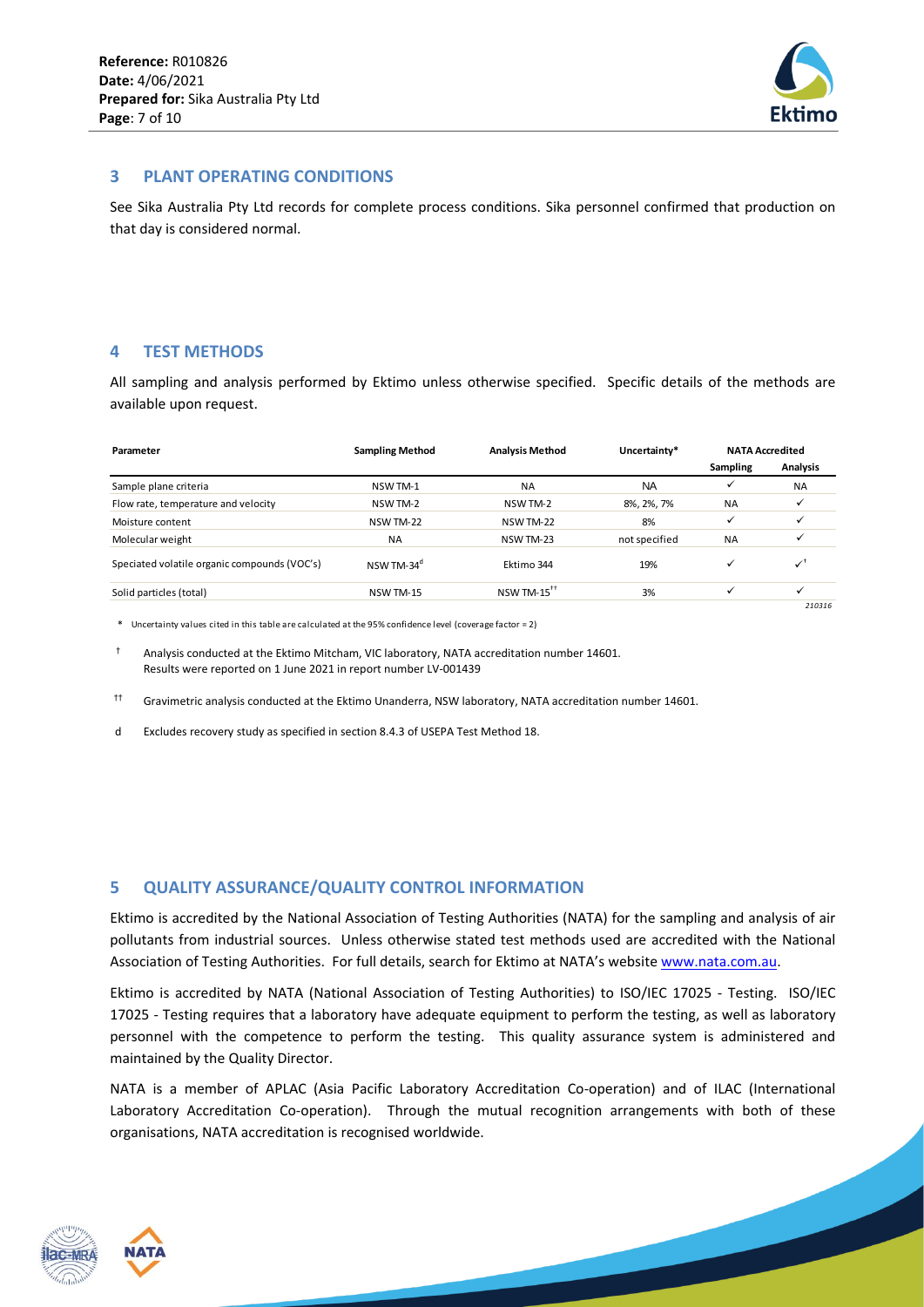

### <span id="page-7-0"></span>**6 DEFINITIONS**

The following symbols and abbreviations may be used in this test report:

| % v/v                      | Volume to volume ratio, dry or wet basis                                                                                                                                                                                                                                                                                                                                                                                                                                                                        |
|----------------------------|-----------------------------------------------------------------------------------------------------------------------------------------------------------------------------------------------------------------------------------------------------------------------------------------------------------------------------------------------------------------------------------------------------------------------------------------------------------------------------------------------------------------|
| $\tilde{\phantom{a}}$      | Approximately                                                                                                                                                                                                                                                                                                                                                                                                                                                                                                   |
| $\,<\,$                    | Less than                                                                                                                                                                                                                                                                                                                                                                                                                                                                                                       |
| $\, > \,$                  | Greater than                                                                                                                                                                                                                                                                                                                                                                                                                                                                                                    |
| ≥                          | Greater than or equal to                                                                                                                                                                                                                                                                                                                                                                                                                                                                                        |
| APHA                       | American public health association, Standard Methods for the Examination of Water and Waste Water                                                                                                                                                                                                                                                                                                                                                                                                               |
| AS                         | Australian Standard                                                                                                                                                                                                                                                                                                                                                                                                                                                                                             |
| BSP                        | British standard pipe                                                                                                                                                                                                                                                                                                                                                                                                                                                                                           |
| CARB                       | Californian Air Resources Board                                                                                                                                                                                                                                                                                                                                                                                                                                                                                 |
| CEM                        | <b>Continuous Emission Monitoring</b>                                                                                                                                                                                                                                                                                                                                                                                                                                                                           |
| CEMS                       | <b>Continuous Emission Monitoring System</b>                                                                                                                                                                                                                                                                                                                                                                                                                                                                    |
| CTM                        | Conditional test method                                                                                                                                                                                                                                                                                                                                                                                                                                                                                         |
| D                          | Duct diameter or equivalent duct diameter for rectangular ducts                                                                                                                                                                                                                                                                                                                                                                                                                                                 |
| $D_{50}$                   | 'Cut size' of a cyclone defined as the particle diameter at which the cyclone achieves a 50% collection efficiency ie.<br>half of the particles are retained by the cyclone and half are not and pass through it to the next stage. The $D_{50}$<br>method simplifies the capture efficiency distribution by assuming that a given cyclone stage captures all of the<br>particles with a diameter equal to or greater than the $D_{50}$ of that cyclone and less than the $D_{50}$ of the preceding<br>cyclone. |
| DECC                       | Department of Environment & Climate Change (NSW)                                                                                                                                                                                                                                                                                                                                                                                                                                                                |
| Disturbance                | A flow obstruction or instability in the direction of the flow which may impede accurate flow determination. This                                                                                                                                                                                                                                                                                                                                                                                               |
|                            | includes centrifugal fans, axial fans, partially closed or closed dampers, louvres, bends, connections, junctions,<br>direction changes or changes in pipe diameter.                                                                                                                                                                                                                                                                                                                                            |
| <b>DWER</b>                | Department of Water and Environmental Regulation (WA)                                                                                                                                                                                                                                                                                                                                                                                                                                                           |
| <b>DEHP</b>                | Department of Environment and Heritage Protection (QLD)                                                                                                                                                                                                                                                                                                                                                                                                                                                         |
| EPA                        | <b>Environment Protection Authority</b>                                                                                                                                                                                                                                                                                                                                                                                                                                                                         |
| <b>FTIR</b>                | Fourier Transform Infra-red                                                                                                                                                                                                                                                                                                                                                                                                                                                                                     |
| ISC                        | Intersociety committee, Methods of Air Sampling and Analysis                                                                                                                                                                                                                                                                                                                                                                                                                                                    |
| iso                        | International Organisation for Standardisation                                                                                                                                                                                                                                                                                                                                                                                                                                                                  |
| Lower Bound                | Defines values reported below detection as equal to zero.                                                                                                                                                                                                                                                                                                                                                                                                                                                       |
| Medium Bound               | Defines values reported below detection are equal to half the detection limit.                                                                                                                                                                                                                                                                                                                                                                                                                                  |
| ΝA                         | Not applicable                                                                                                                                                                                                                                                                                                                                                                                                                                                                                                  |
| NATA                       | National Association of Testing Authorities                                                                                                                                                                                                                                                                                                                                                                                                                                                                     |
| NIOSH                      | National Institute of Occupational Safety and Health                                                                                                                                                                                                                                                                                                                                                                                                                                                            |
| ΝT                         | Not tested or results not required                                                                                                                                                                                                                                                                                                                                                                                                                                                                              |
| ом                         | Other approved method                                                                                                                                                                                                                                                                                                                                                                                                                                                                                           |
| ου                         | The number of odour units per unit of volume. The numerical value of the odour concentration is equal to the                                                                                                                                                                                                                                                                                                                                                                                                    |
|                            | number of dilutions to arrive at the odour threshold (50% panel response).                                                                                                                                                                                                                                                                                                                                                                                                                                      |
| $PM_{10}$                  | Atmospheric suspended particulate matter having an equivalent aerodynamic diameter of less than approximately<br>10 microns $(\mu m)$ .                                                                                                                                                                                                                                                                                                                                                                         |
| PM <sub>2.5</sub>          | Atmospheric suspended particulate matter having an equivalent aerodynamic diameter of less than approximately<br>2.5 microns $(\mu m)$ .                                                                                                                                                                                                                                                                                                                                                                        |
| <b>PSA</b>                 | Particle size analysis                                                                                                                                                                                                                                                                                                                                                                                                                                                                                          |
| RATA                       | <b>Relative Accuracy Test Audit</b>                                                                                                                                                                                                                                                                                                                                                                                                                                                                             |
| Semi-quantified VOCs       | Unknown VOCs (those not matching a standard compound), are identified by matching the mass spectrum of the<br>chromatographic peak to the NIST Standard Reference Database (version 14.0), with a match quality exceeding<br>70%. An estimated concentration will be determined by matching the integrated area of the peak with the nearest<br>suitable compound in the analytical calibration standard mixture.                                                                                               |
| <b>STP</b>                 | Standard temperature and pressure. Gas volumes and concentrations are expressed on a dry basis at 0°C, at<br>discharge oxygen concentration and an absolute pressure of 101.325 kPa, unless otherwise specified.                                                                                                                                                                                                                                                                                                |
| TM                         | <b>Test Method</b>                                                                                                                                                                                                                                                                                                                                                                                                                                                                                              |
| тос                        | The sum of all compounds of carbon which contain at least one carbon to carbon bond, plus methane and its<br>derivatives.                                                                                                                                                                                                                                                                                                                                                                                       |
| <b>USEPA</b>               | United States Environmental Protection Agency                                                                                                                                                                                                                                                                                                                                                                                                                                                                   |
| VDI                        | Verein Deutscher Ingenieure (Association of German Engineers)                                                                                                                                                                                                                                                                                                                                                                                                                                                   |
| <b>Velocity Difference</b> | The percentage difference between the average of initial flows and afterflows.                                                                                                                                                                                                                                                                                                                                                                                                                                  |
| Vic EPA                    | Victorian Environment Protection Authority                                                                                                                                                                                                                                                                                                                                                                                                                                                                      |
| voc                        | Any chemical compound based on carbon with a vapour pressure of at least 0.010 kPa at 25°C or having a<br>corresponding volatility under the particular conditions of use. These compounds may contain oxygen, nitrogen<br>and other elements, but specifically excluded are carbon monoxide, carbon dioxide, carbonic acid, metallic<br>carbides and carbonate salts.                                                                                                                                          |
| XRD                        | X-ray Diffractometry                                                                                                                                                                                                                                                                                                                                                                                                                                                                                            |
| Upper Bound                | Defines values reported below detection are equal to the detection limit.                                                                                                                                                                                                                                                                                                                                                                                                                                       |
| 95% confidence interval    | Range of values that contains the true result with 95% certainty. This means there is a 5% risk that the true result<br>is outside this range.                                                                                                                                                                                                                                                                                                                                                                  |

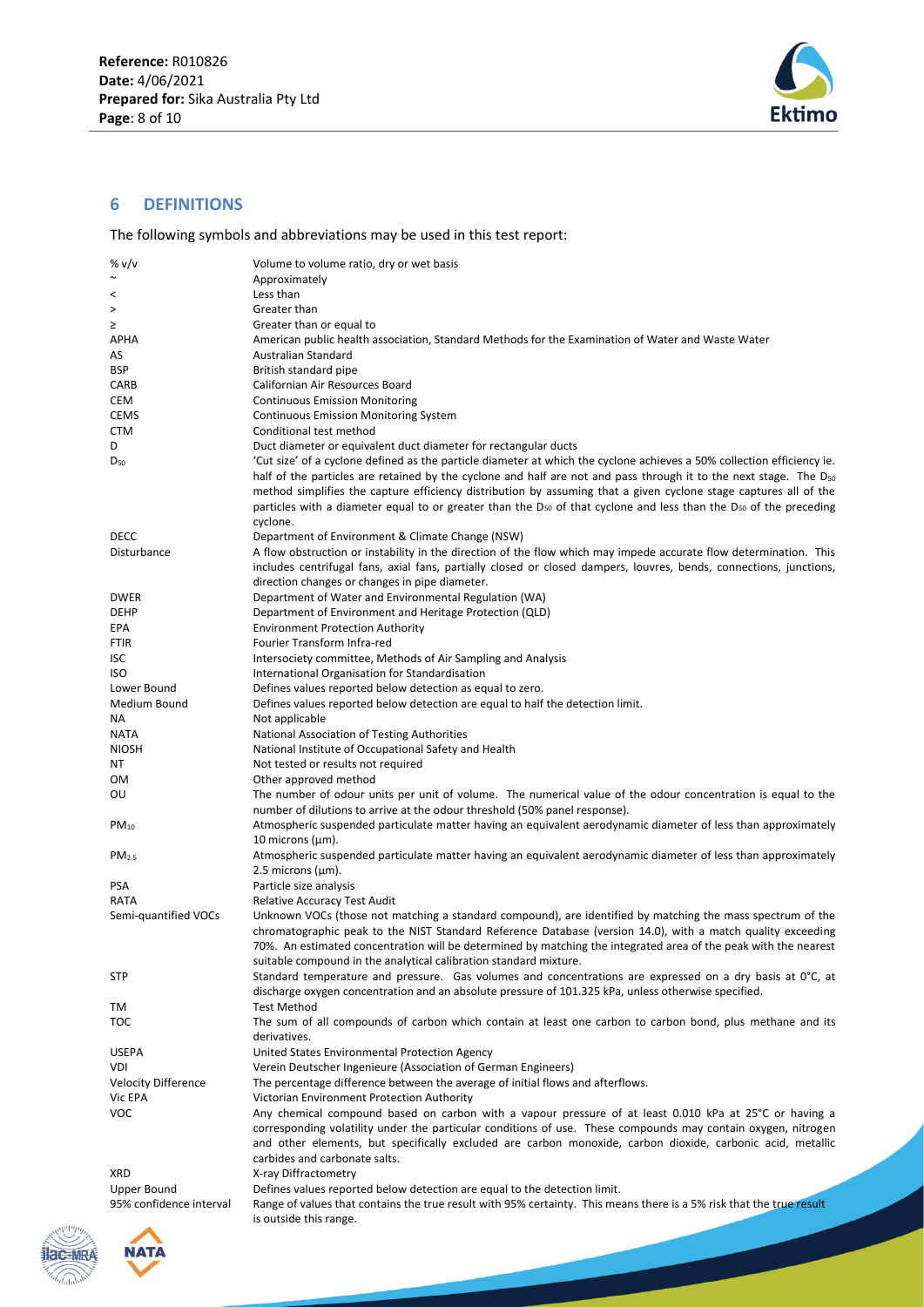

## <span id="page-8-0"></span>**7 APPENDIX 1. SITE PHOTOS**



*EPA 1 - Concrete Powders Stack Liquid Adhesives Area*